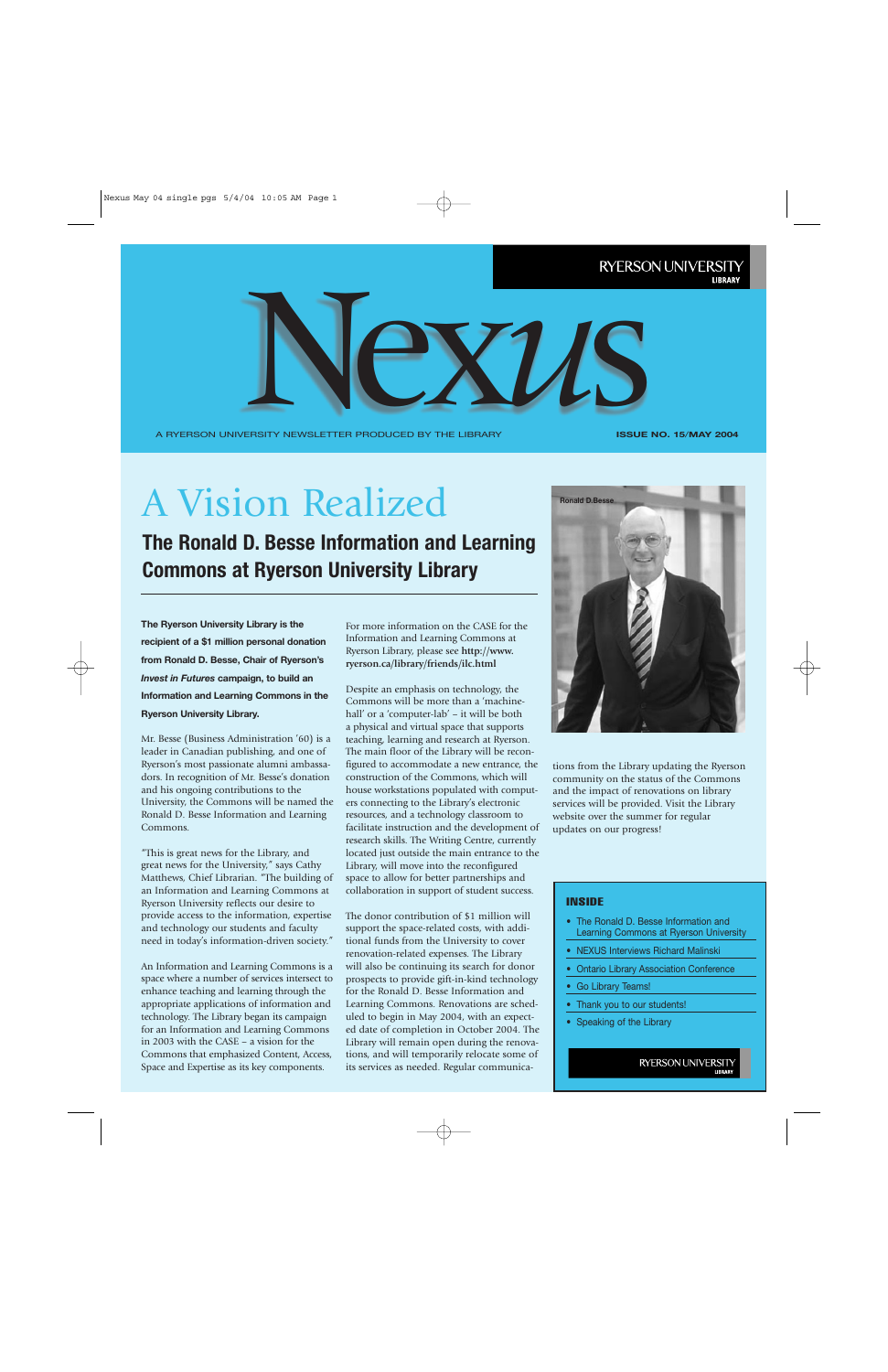

# **NEXUS interviews Richard Malinski upon his retirement from Ryerson**

After 14 years at Ryerson University, Richard Malinski retired at the end of March. Richard spent many of those years (1990 - 1999) as Ryerson's Chief Librarian. He moved to Ontario from Scotland in 1949 with his family, and eventually obtained his undergraduate degree in Geography from York University, his Bachelor of Library Science from the University of Toronto in 1967, a Masters degree in Geography from the University of Alberta, and an MBA from Simon Fraser University. Richard had been the Head of Reference at Simon Fraser for some years before he accepted the position at Ryerson and "came home". Following his successful

studies for a Ph.D. in Education from the University of Toronto, he was seconded in 1999 to become the new head of the Distance Education unit in Continuing Education. Richard returned to the Library in 2002 completing his last working months in the newly formed Collection Services Team. He spent much of his time dealing with aspects of financial policies and statistics, as well as working in instruction and collection development. Richard spoke to Daniel Phelan, Team Leader, Collection Services, just prior to his leaving and reflected on his time at Ryerson and the future of universities and university libraries.

#### **Daniel (Nexus): What are your feelings about leaving Ryerson?**

**Richard:** I am very excited about the change for my wife and me. We have been planning this for sometime, but there is always the concern about the change from working full-time to essentially not working. So even though there is a bit of trepidation, we are excited about doing more traveling. With all the exciting new changes at the Ryerson Library (more money, new positions, an Information Commons), it has been difficult to step back.

#### **N: You were at Ryerson for 14 years. What do you think are the 2 or 3 most significant changes that have occurred in the Library and the university over the last ten years?**

**R:** Certainly the change in our structure in the Library from separate service floors to a combined service area. I think the time was right and librarians were keen to change. I think that is why the transition was so smooth. The reporting structure also changed from being separate collections on floors to a more cohesive library. There was also a shift away from the Bibliocentre (outsourcing cataloguing, systems and ordering) to having our own cataloguers and our own

systems group, neither of which we had before. When many were outsourcing, we insourced and saved money.

The big thing in the University that affected us was the NDP Social Contract. In addition to the freezing of wages, there was the introduction of Financial Management Plans that reduced our staff by some 20 to 21 people or positions. Many took voluntary or early retirement. This had a big effect on us.

Then there was the move to university status. This signaled a sea change for the University.

#### **N: Let's talk about the future. Where do you see universities and university libraries going in the future and what are the great challenges today?**

**R:** I think that the impact of the computer and communication technology is going to continue. This is true in distance education. The online component is going to have a huge impact. Building greater edifices for books is not the way to go. I see a continued reduction of print in our collection. I think we are going to become more and more online service-oriented. Many of us are going to be doing Virtual Reference/Ask A Librarian work. As long as we have buildings we will have face-to-face contact. The two will be complementary, but the online will grow. Just like the growth in distance education from less than 800 a year to more than 8,000 registrations a year in just three years. You have to look at the demographics. There is a change in the needs and requirements of our customers. They don't want to take the time to come on campus. One of the ways to address this continuing increase is to offer more online services. It's going to continue.

#### **N: Do you think that students who take online courses are losing contact and energy as a result?**

**R:** Education is a social activity and the online route is not for everyone. Depending on the type of job you have you may get enough socializing and connection there. You may have enough team spirit and cohesion to deal with some of these issues in your job, your life, and your school. Some people need to be in a physical place. They need to have that structure. They need to have that habit to get through things and to broaden their horizons. Talking with others and debating are important but not everybody wants that. Not everybody needs that. I do see the online component providing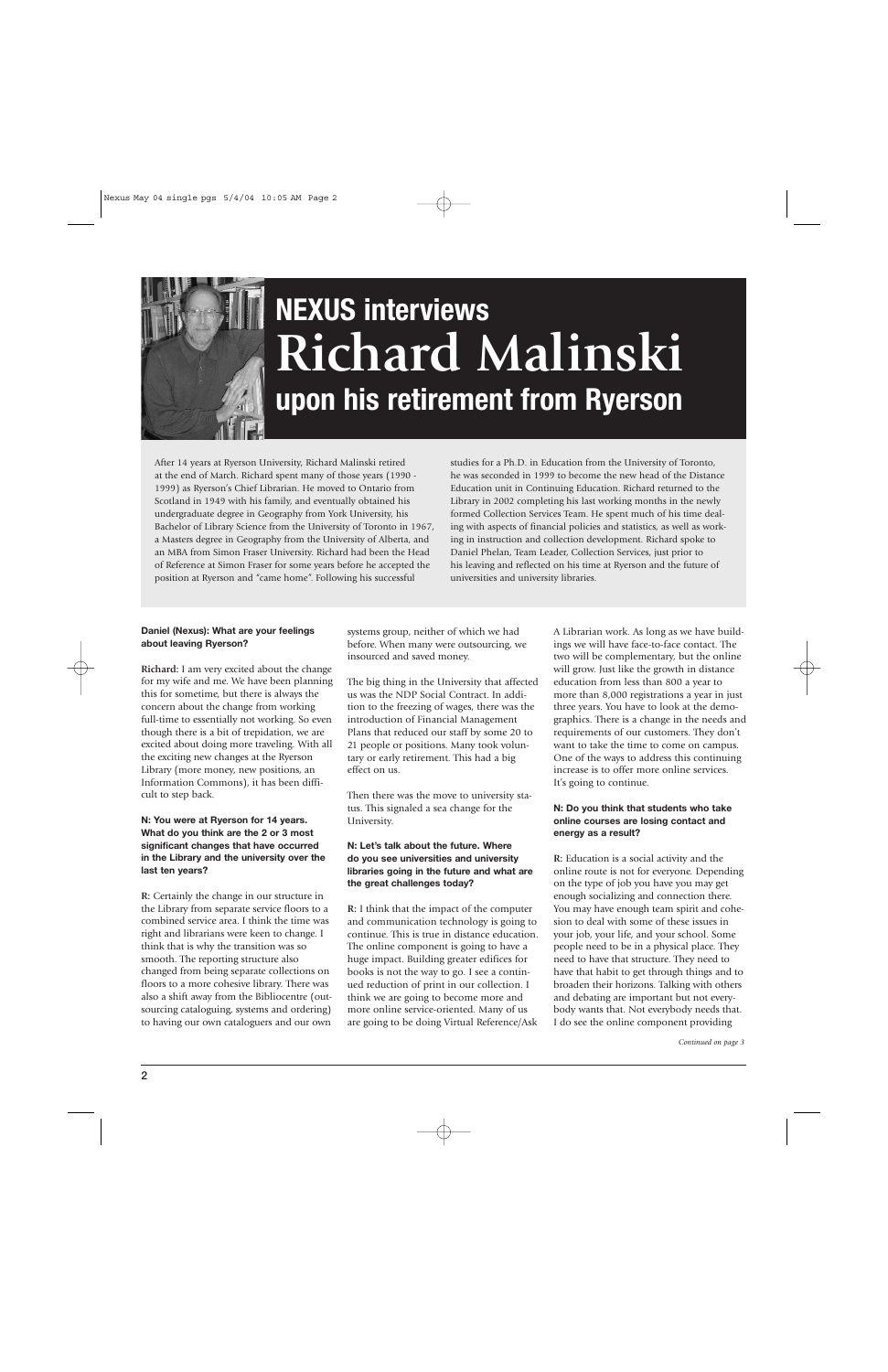#### **Richard Malinski continued**

more and more of the social needs of students. There are now virtual work teams. The amount of counseling that is going on online is growing by leaps and bounds. Many chat sessions are successful online because people are able to express themselves online with less fear.

#### **N: Now that you are leaving the Library will you still have some sort of association with Ryerson University or the Library?**

**R:** I certainly hope so. I have some connection with Continuing Education (CE). I teach Organizational Behaviour and I also do work for CE in instructional design for a new certificate in Food Security. The grant Cecilia Rocha just received is to fund, in part, the transformation of these courses into Portuguese for the Brazilian market and for the Angolan market. I hope to be involved with that.

#### **N: I know you don't like the word "retirement" and you don't think you are really doing it but what do you think the best and worst things are about retirement?**

**R:** The best thing is you get to focus on the things you did not get a chance to do before. Because of your job you felt you could not spend the time on them.

The most difficult thing is losing contact with all the interesting people. Coming to work and meeting and dealing with all the people in the Library is exciting and it does provide energy. I see the Library and the people in the Library as the connection to the world. When I left my job as a cartographer and got back into the library, it was such a relief to have the instant communication and the connection with knowledge. If you have broad and eclectic taste being in the library satisfies that.

#### **N: Do you have any parting thoughts for us?**

**R:** I think that of the six libraries I have worked in Ryerson Library has got to be the most dynamic, the most flexible (not just because I was Chief Librarian) and the most exciting. The others tended to be very conservative and slow moving. They tended not to have everybody involved. Ryerson was, and I expect will continue to be, not like that. This has been a very satisfying place to work.

## *Ryerson @ OLA: Ontario Library Association Conference*

Ryerson librarians played an integral role in the Ontario Library Association's (OLA's) annual Super Conference, held at the Metro Toronto Convention Centre from January 28 to 31, 2004. The 2004 Super Conference was the largest Canadian library conference ever held, attracting 4,200 delegates from across the continent to over 500 sessions, plenaries, exhibits and events.

**DON KINDER** served as coordinator and planner of the 2004 Super Conference, continuing in this role from the 2003 Super Conference.

**SUZETTE GILES** presented a session entitled Discovering the World of Numbers: Statistics Canada's E-Stat, an examination of a comprehensive interactive learning and teaching tool for accessing statistical data.

**BRIAN CAMERON** convened the session Electronic Consumer Health Information: Where it's been and Where it's Going.

**VAL LEM** convened the session Changes to AACR2: Problems and Solutions.

**SUSAN PATRICK** convened the session Mining the Virtual Reference Transcript.

#### *Staff Notes*

There have been a number of staff changes at the Library. To date, the Library has filled 5 of the 6 continuing stream positions approved by the Provost and the Board of Governors last spring. The Library anticipates filling the final position by the summer. In addition to the new librarians joining the Library, we have also welcomed a number of new library staff to our teams.

**Suzette Giles**, Data, Map and Geospatial Librarian, will be on sabbatical from February 2004 to July 2004, and is the first librarian at Ryerson to take a sabbatical. She will be working with Trudy Bodak, Map Librarian, York University, on research to develop more expertise with the geospatial data resources that are available to the universities.

**Sally Wilson**, Web/Systems/ Reference Librarian, has been appointed to be the Acting Data, Map and Geospatial Librarian for the duration of **Suzette Giles'** sabbatical.

**Lei Jin** has been appointed to the position of Serials Librarian, Collection Services Team, effective December 1, 2003. Her position

involves the coordination of print subscriptions, the management of print holdings and the development of the strategy for print to electronic migration.

**Cecile Farnum** has been appointed to the position of Communications and Liaison Librarian, effective January 5, 2004. This position will involve the development of the communications strategy for the Library, as well as liaison and support for various user groups within the Ryerson community.

**Mark Aaron Polger** has joined the Reference, Research and Instructional Services Team on a six-month contract as the Web/ Systems/Reference Librarian. Mark will be responsible for the overall management of the Library's Innovative Interfaces integrated library system, chairing the Library's Web Committee, and managing the Library's website

**Hope Farrugia** has joined the Borrower Services Team as an Interlibrary-Loans Technician. Hope replaces **Ursula Nocon**, who has accepted a cataloguing position in the Collection Services Team.

**Val Ken Lem** has been appointed to the position of Catalogue Librarian, Collection Services Team, effective March 15, 2004. Val will be responsible for the original cataloguing of all formats, particularly electronic and continuing resources.

**Kelly Kimberley** has been appointed to the position of Borrower Services Librarian, effective March 15, 2004, and will be responsible for the hiring and coordination of the Library's part-time staff, and the liaison with government funding initiatives to subsidize the wages of part-time student hires.

**Jane Schmidt** has joined the Collection Services Team as a serials intern, and will be working on cataloguing, authority control, and the conversion of our serials holdings data into the MARC format.

**Sonny Banerjee** has recently been appointed to the position of Librarian (Reference, Research and Instruction Librarian), effective May 1, 2004. In addition to other duties, Sonny will be responsible for the ongoing development and management of the Library Intranet.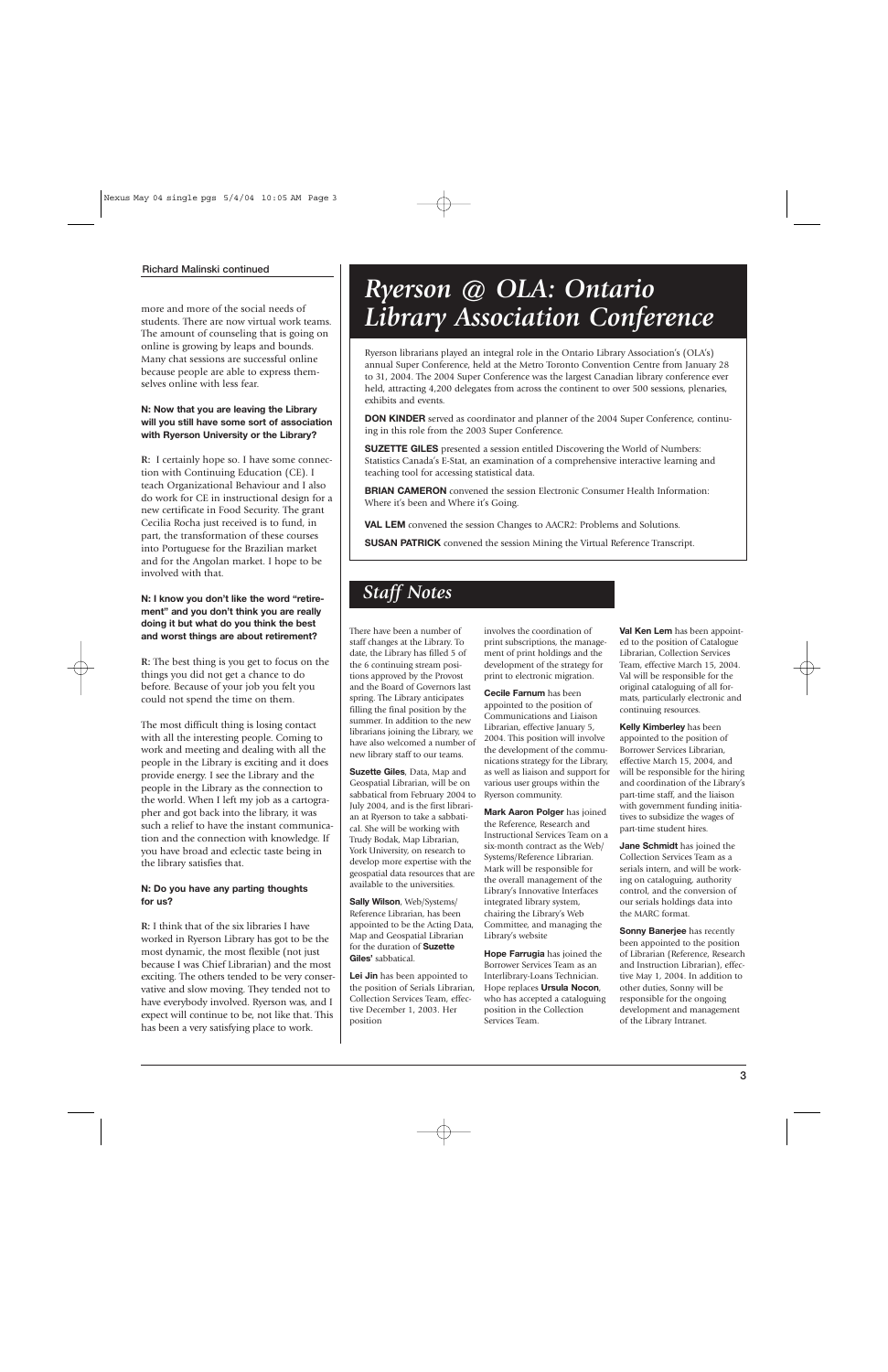# *Go* Library Teams!

#### In 2003, the Ryerson University Library implemented a team-based organizational model to better meet the needs of our students and faculty. Three teams: Borrower Services Team, Collection Services Team, and Reference, Research and Instructional Services Team (to be known as Information and Learning Commons Team) were created to more accurately reflect workflows, service divisions, and library priorities. The following are updates from each of the teams on what's new and of note to our faculty.

#### **BORROWER SERVICES TEAM**

#### **Explaining E-Reserve: 24/7 electronic access to course reserve materials**

As faculty, do you have course readings that you would like your students to be able to access quickly and easily, without standing in line or waiting anxiously for someone to return the materials they need? E-reserve is the solution.

#### **What is E-Reserve?**

E-Reserve provides 24/7 electronic access to course reserve materials, organized centrally under one location – the Library catalogue. The Library catalogue is easily accessible to students via the Web, whether they are on or off campus. Since last year, the Library has been responding to faculty requests to enable links from their course readings list to electronic journal articles, if available from the Library's subscriptions. As the advantages of electronic access over paper are obvious, the Library will now be checking all Reserve Request lists for possible electronic links to journal articles. We will NOT be keeping a back-up paper copy in Print Reserve to avoid duplicate labour in processing and maintenance. This means that all Reserve Requests will be subject to a review process to determine if the material is available online, either through the library's electronic journal subscriptions, or through a version available in the public domain on the Internet. Wherever possible, E-reserve will be used as a substitute for the paper copy.

#### **How do you access E-Reserve?**

From the Library's online catalogue, simply click on "Reserve by Course Code" or "Reserve by Instructor". If the material is in E-reserve, you'll see "call # Internet Resource – Online".

Click on "Online version" to link to the fulltext article. It's really that simple!

#### **What are the advantages of E-Reserve?**

- 24/7 access from any location
- Read at one's own pace without pressure of loan periods
- No line-ups at Library Circulation/Reserve counter for borrowing materials
- Multiple access and simultaneous use
- Eliminates repair and maintenance problems associated with Print Reserve e.g. pages defaced, mutilated, loss or stolen

#### **What can faculty put in E-Reserve?**

Journal articles available at the Library through our electronic subscriptions can be put on E-Reserve. When faculty send a Reserve Request list, Library staff will automatically check the journal titles against the Library catalogue for electronic subscriptions. If you have your own course notes, PowerPoint slides created by you, items in the public domain, or any other supplementary instructional materials that do not require copyright clearance, let us know in the "Comments or Additional Information" box in our Reserve Request form. If the materials you wish to put on E-Reserve are your own creations, you must give us the copyright permission to link them electronically in E-Reserve.

#### **E-Reserve and Distance Education – Pilot project with copyrighted materials**

The Library has recently launched a pilot project in collaboration with Distance Education to include in E-Reserve items that require copyright clearance. These may be book chapters or articles not available from our subscriptions. Once we have obtained copyright permission from the rights holders or publishers for electronic access, the print materials will be scanned to pdf files to be mounted on the server for E-Reserve and/or in Blackboard.

Copyright fees (often calculated by the number of students enrolled and duration of course) and waiting time for responses from publishers are the two main reasons for our cautious start-up. Given the challenges to students who cannot come on campus for materials stored in Print Reserve, Distance Education was the logical choice to pilot this project. Based on the outcomes of this pilot project, the Library may consider the extension of this service to all faculty in the future.

If you are interested in knowing more about E-Reserve, or how to place course materials on Reserve, print or electronic, please e-mail reserve@ryerson.ca or contact the Library from Monday to Friday, 9:00 a.m. to 4:00 p.m. at 416-979-5055 and choose option #2 for Circulation/Reserve. Watch for our new Reserve guidelines on the Library website and our new online Reserve Request form.

Comments or suggestions regarding E-reserve can be directed to Ophelia Cheung at ocheung@ryerson.ca or 416-979-5097.

#### **COLLECTION SERVICES TEAM**

#### **What's New in Electronic Information Resources**

**What's On Trial? Check out these electronic databases currently available at the Library.** Faculty are regularly invited to provide feedback to librarians on possible acquisitions. In order to use our funds appropriately, we rely upon critical and evaluative input for the prioritization of acquisition decisions. Give us your verdict by completing the Comments on Trial Resources form at **http://www.ryerson.ca/library/ eresources/comments.html** and tell us if you think they're worth adding to the collection!

#### **INSPEC (Trial until May 15, 2004)**

The Ryerson Library has arranged for a university-wide trial of INSPEC. INSPEC is the leading English-language bibliographic information service providing access to the world's scientific and technical literature in physics, electrical engineering, electronics, communications, control engineering, computers and computing, and information technology. Available via 6 vendors: OVID, Ebscohost , ProQuest, Engineering Village, ISI, and OCLC.

#### **eHRAF Collection of Ethnography (Trial until May 31, 2004)**

eHRAF Collection of Ethnography is a unique cross-cultural database with full-text ethnographies that includes information on all aspects of cultural and social life. The collection contains a variety of source documents (books, articles, and dissertations) that have been indexed according to HRAF's subject classification scheme. eHRAF is a multicultural database of relevance to disciplines in the social sciences, humanities, medicine, and any other area with an interest in cultural diversity.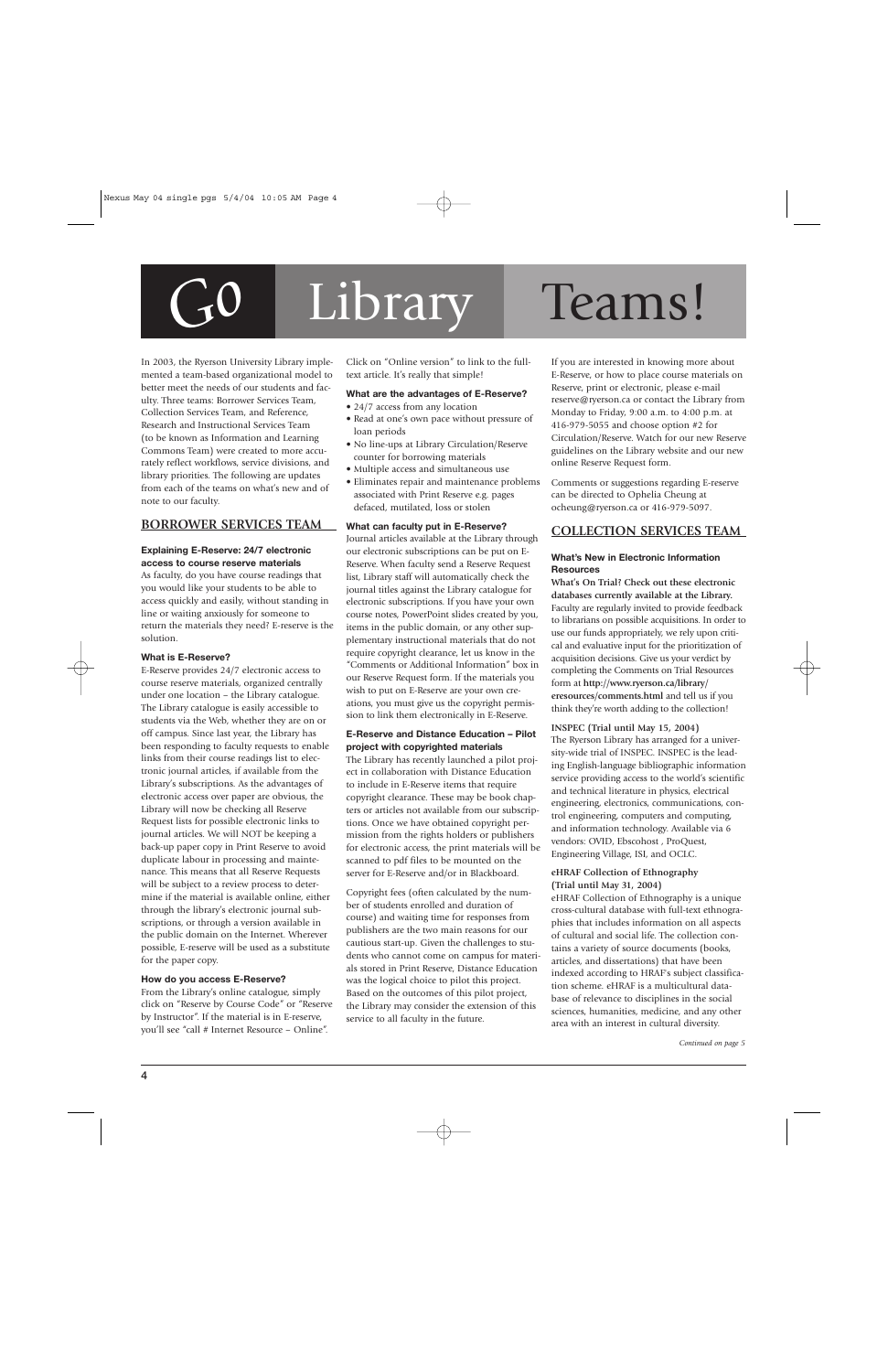#### **Go Library Teams! continued**

#### **American Humanities Index (Trial until Dec 30, 2004)**

This journal index is a collection of bibliographic references to literary, scholarly and creative journals published in the United States and Canada. This database covers over 1,000 journals published from 1975 to the present, many of which cannot be found in other reference works. All journals included in the American Humanities Index are indexed in their entirety (cover to cover). This database provides citation information for articles, essays and reviews, as well as original creative works including, poems, fiction, photographs, paintings and illustrations.

**Communication and Mass Media Index Complete (Trial until Dec 30, 2004)** This product originated with the acquisition and subsequent merging of two popular databases in the fields of communication and mass media studies – CommSearch (formerly produced by the National Communication Association (NCA), and Mass Media Articles Index (formerly produced by Pennsylvania State University). CommSearch offered bibliographic and keyword references to 26 journals in communication studies. It also included coverto-cover indices of NCA's six journals (from their first editions to the present), and abstracts from their earliest appearance in NCA journals. Mass Media Articles Index provided citation coverage of over 40,000 articles related to mass media and published in over 60 research journals, as well as major journalism reviews, recent encyclopedias, and handbooks in the area of communications studies.

#### **What's New? Electronic resources recently added to the collection**

**Datastream** – provides daily pricing and volume information on over 37,000 equities from 57 countries, 12,000 market, stock and bond indices, and 87,000 macroeconomic series from central statistical offices such as Statistics Canada, and sources such as International Financial Statistics and selected OECD series. Also included are over 2,000 daily foreign exchange rates, 1,000 daily and weekly interest rate series, 68,000 fixed income instruments from 23 countries and more than 260 financial and commodity futures and options contracts. Access is available in the Library on the main floor on PCs numbered 41 and 42 to Ryerson University students, staff and faculty with a valid Ryerson e-mail account.

**Web of Science backfiles** – CNSLP

(Canadian National Site Licensing Project) has successfully negotiated additional backfile coverage for ISI Web of Science. CNSLP member institutions, including Ryerson, have their coverage extended from 1998 to at least 1989.

**SourceOECD** – the online library of the Organisation for Economic Co-operation and Development. SourceOECD comprises 20 Book collections by theme, containing all OECD monographs and reports; 24 periodicals; some reference titles; and the OECD statistical databases.

**JSTOR** – the Library now has access to additional JSTOR archival journal collections – Arts and Sciences I and III, General Science, and Business. JSTOR has created a digital archive of core scholarly journals with complete back runs of many titles.

#### **REFERENCE, RESEARCH AND INSTRUCTIONAL SERVICES**

**TEAM** (to be known as the Information and Learning Commons Team)

#### **Focus on Information Literacy: BUS 100 and ACS 102**

In the fall of 2003, a number of librarians were involved in the development and delivery of two student success courses offered through the Faculty of Business and the Faculty of Arts, the latter to support the new degree program, Arts and Contemporary Studies. The two courses, BUS 100 and ACS 102, are intended to provide first-year students with the skills required to succeed at their studies. By focusing on information literacy skills, librarians instructed students on using the library's resources and how to think critically about the information they find. In addition, academic integrity figured prominently through assignments that stressed the legal and ethical use of information.

Over 800 students participated in the BUS 100 program through lectures and multimedia presentations in the Ryerson Theatre. Over a five-week period, students were given library-based assignments that directly related to the content and specific assignments of two required courses in their first year: Accounting 100 and Statistics 102 (QMS 102). All student assignments and support materials were delivered and graded through Blackboard.

**ACS 102** (Learning and Development Strategies) is a required credit course for all incoming students enrolled in the Arts and Contemporary Studies degree program. The librarians developed a critical thinking assignment that led students through the research process comparing and contrasting scholarly, popular and Web-based resources. A hands-on lab component was also included.

Integration of library and information literacy into the curriculum, where it can be used in the context of course content and assignments, is the preferred and most effective method of delivery. Collaborative efforts between faculty, librarians and other partners in ACS 102 and BUS 100 have resulted in the development of innovative methods for promoting student success.

#### **Ask A Librarian LIVE chat reference service**

Since the Library first launched its innovative chat reference service, Ask a Librarian LIVE, in the fall of 2001, usage has grown considerably. The service allows Ryerson students, faculty or staff to converse with a reference staff member in real time using sophisticated software that allows for the sending of web pages and co-browsing inside licensed databases. For the 2003/04 academic year alone, the Ask a Librarian LIVE staff were asked 1,400 questions by the Ryerson community. Add that figure to the e-mail reference questions answered during the same period, and it brings the total number of digital inquiries to over 2,000. Ask a Librarian LIVE has proved to be a successful reference and instruction tool that allows the Library to connect with its users in a whole new way.

During the month of March 2004, a pilot project was conducted to test the demand for late night hours for the Ask a Librarian LIVE service. The Library hired three student librarians studying for their Masters in Library and Information Science at the University of Toronto. Working from home, the students shared a series of shifts from 9 p.m. to midnight, Monday through Thursday, and from 5 p.m. to 8 p.m. on Fridays from March 1 to March 26. In total the students answered approximately 60 questions, which equals 21% of all questions asked during that period. The majority of questions tended to be asked in the first hour of the extended service.

While not totally conclusive, the pilot project, together with feedback received from chat users via surveys, tells us our students and faculty would like to see more of us online.